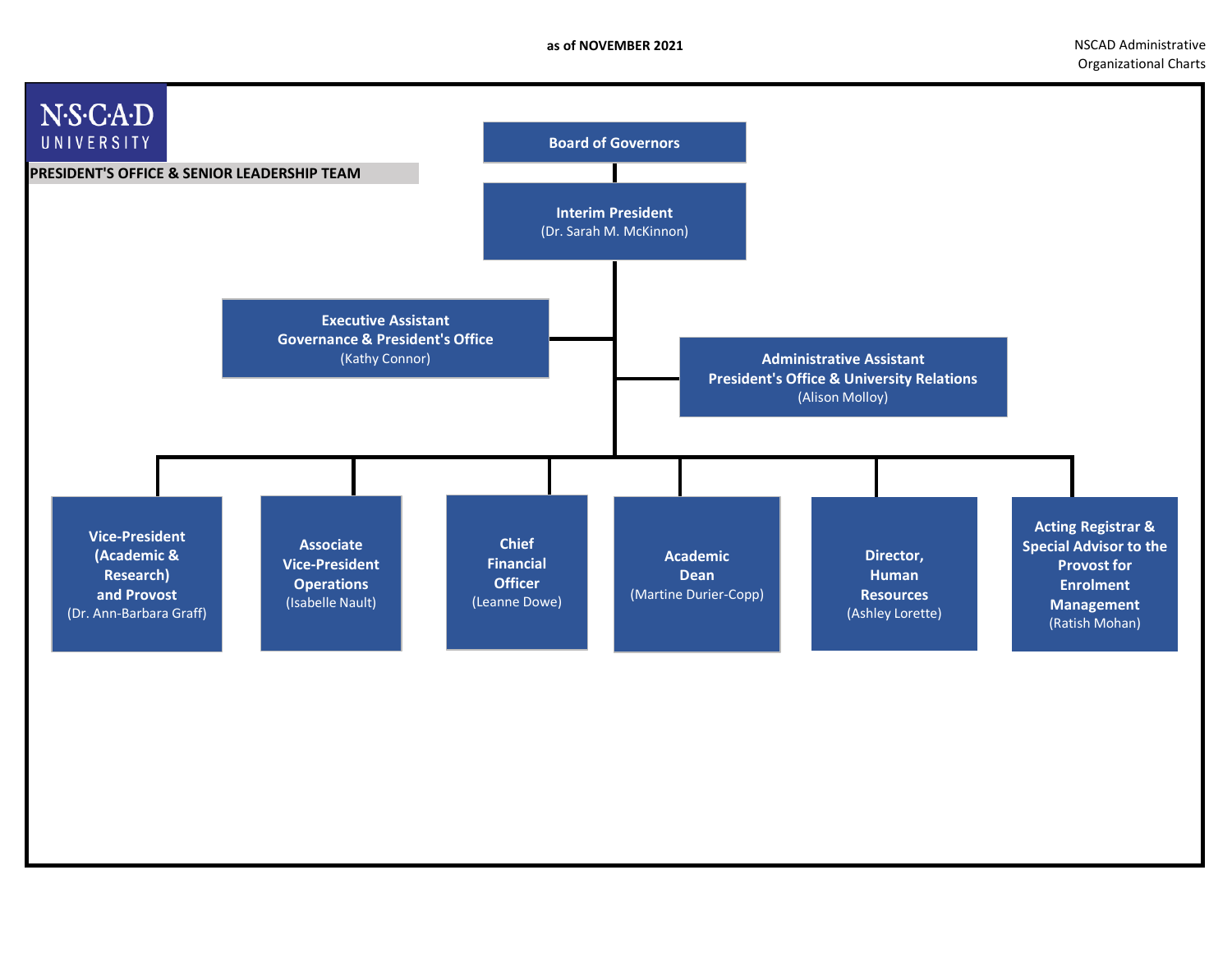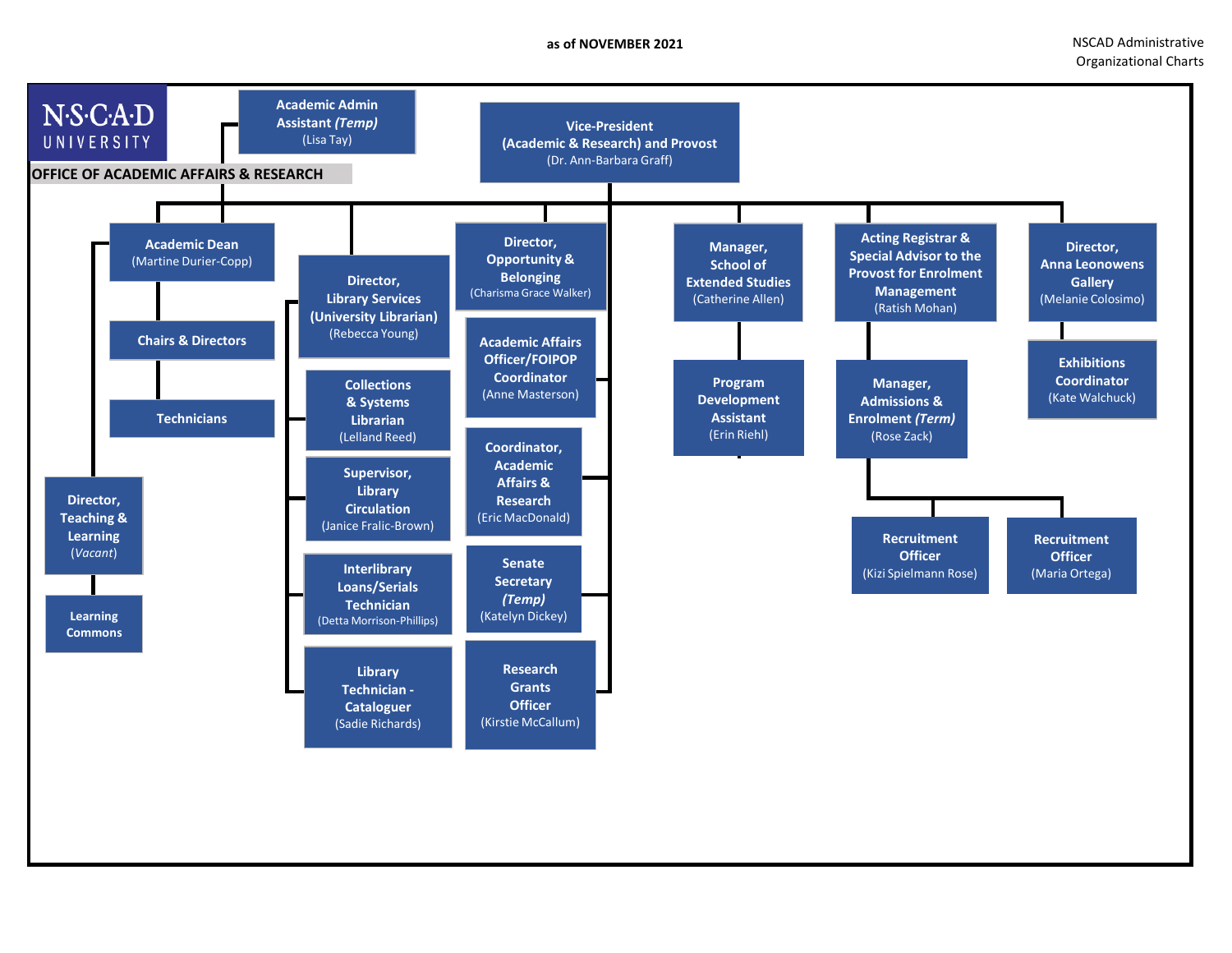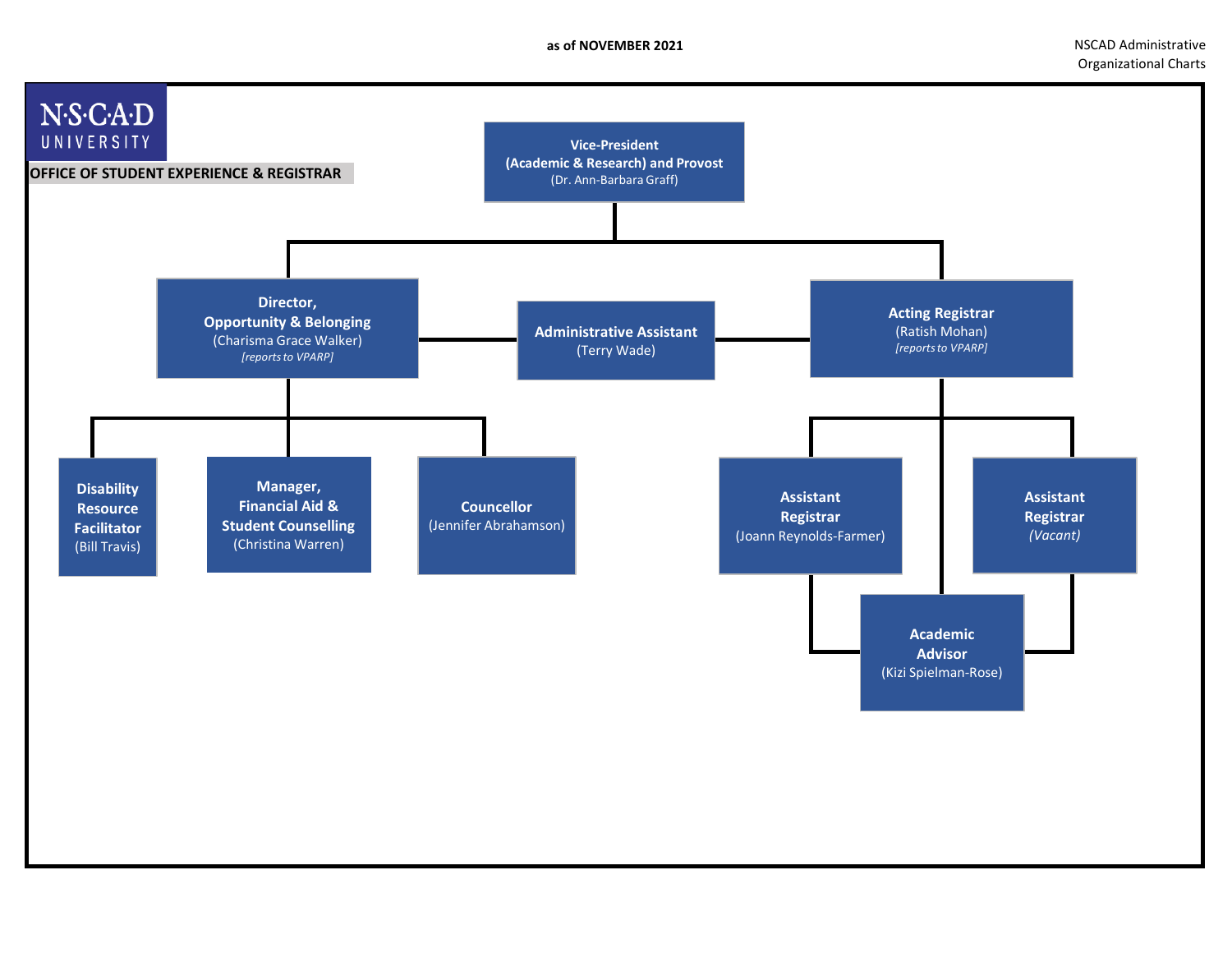**as of NOVEMBER 2021 and STATE Administrative NSCAD Administrative NSCAD Administrative** Organizational Charts

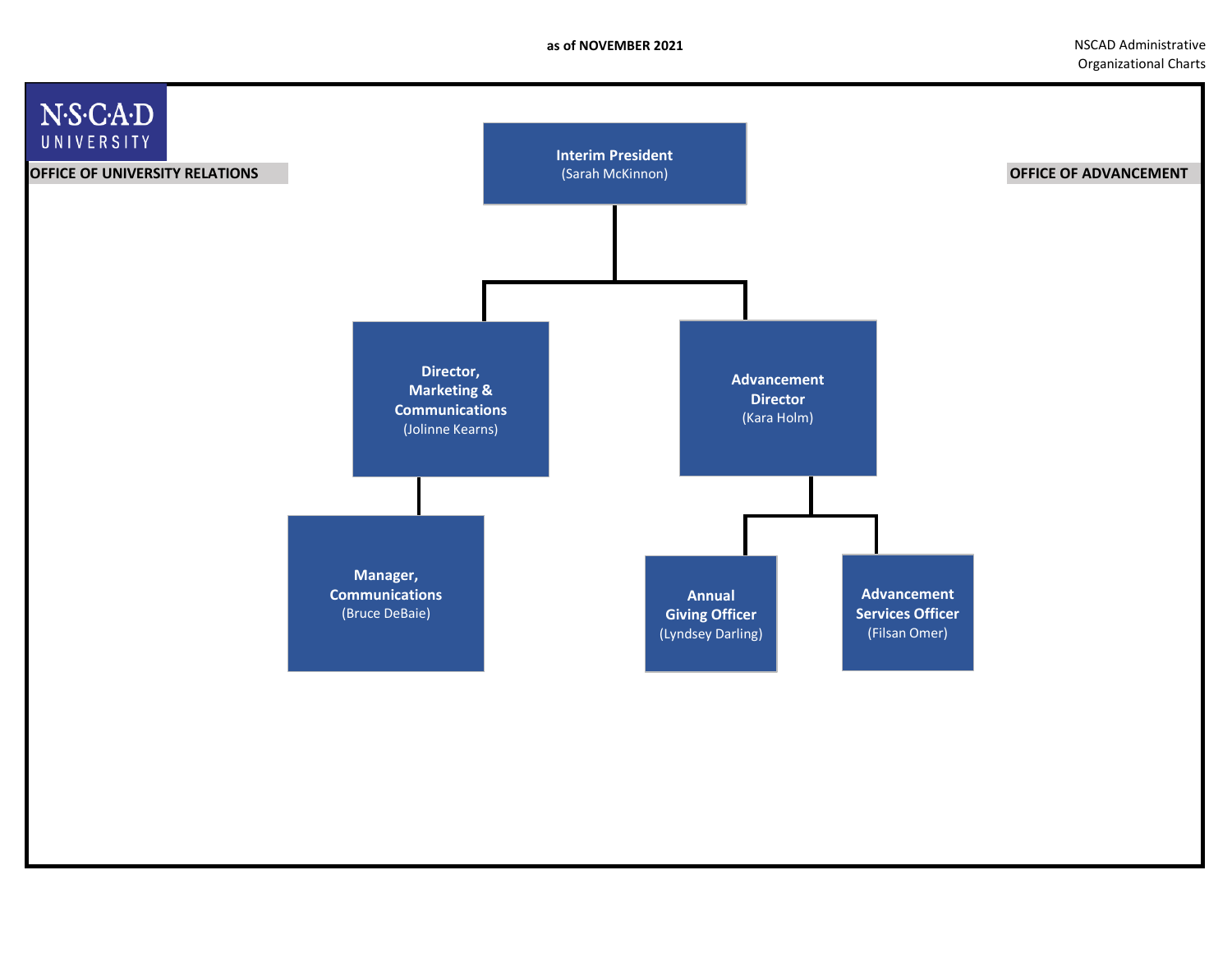**as of NOVEMBER 2021 NSCAD Administrative** Organizational Chart

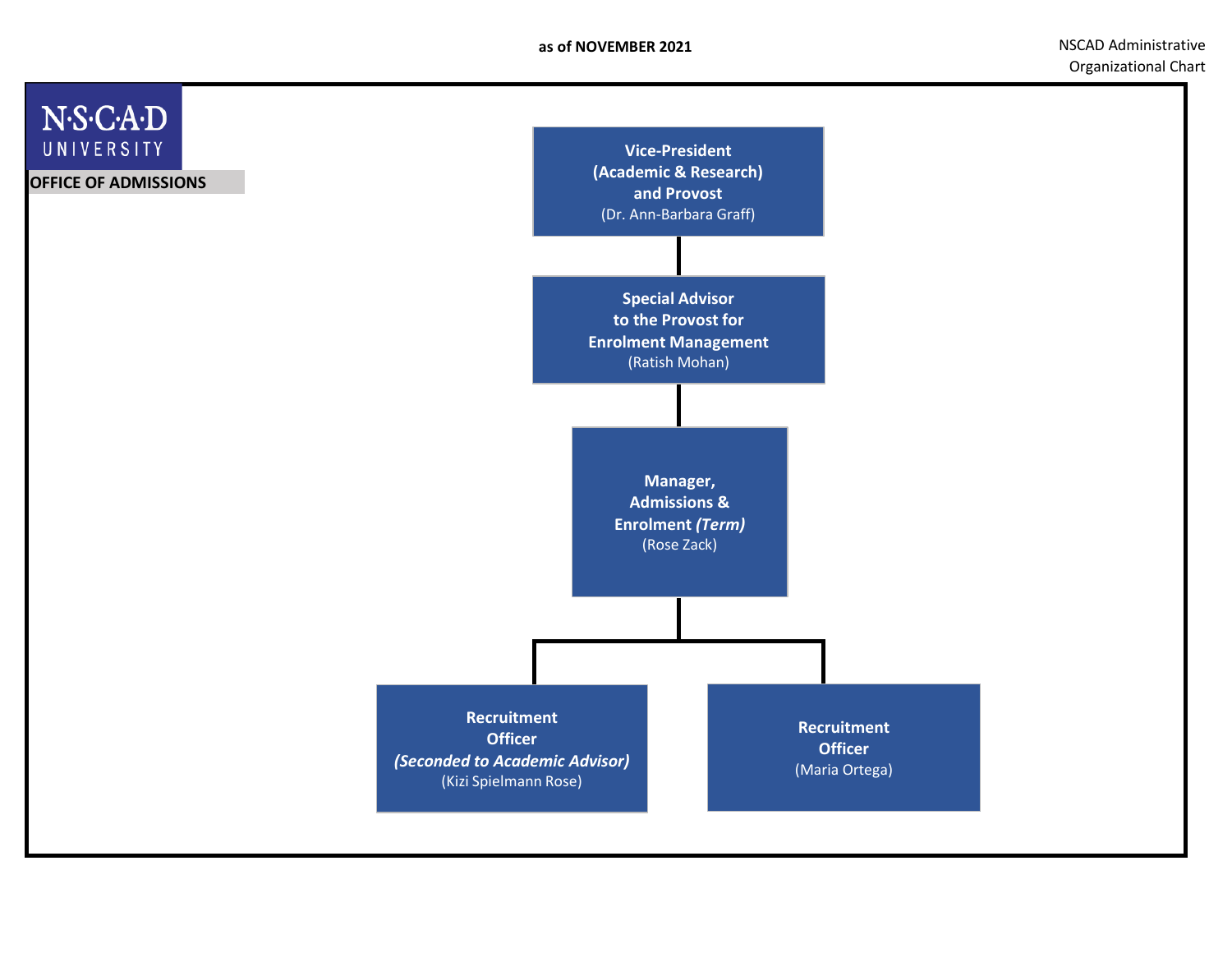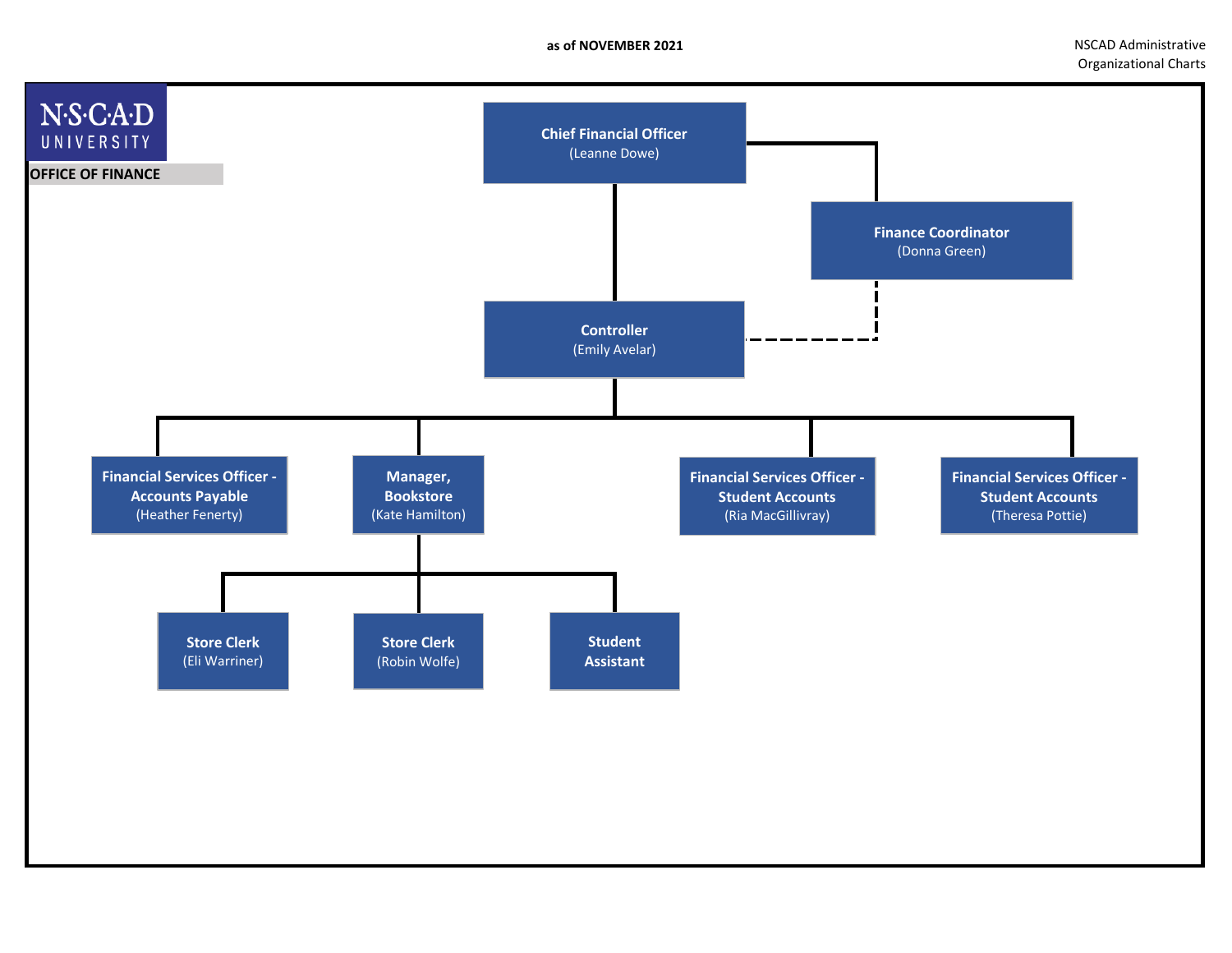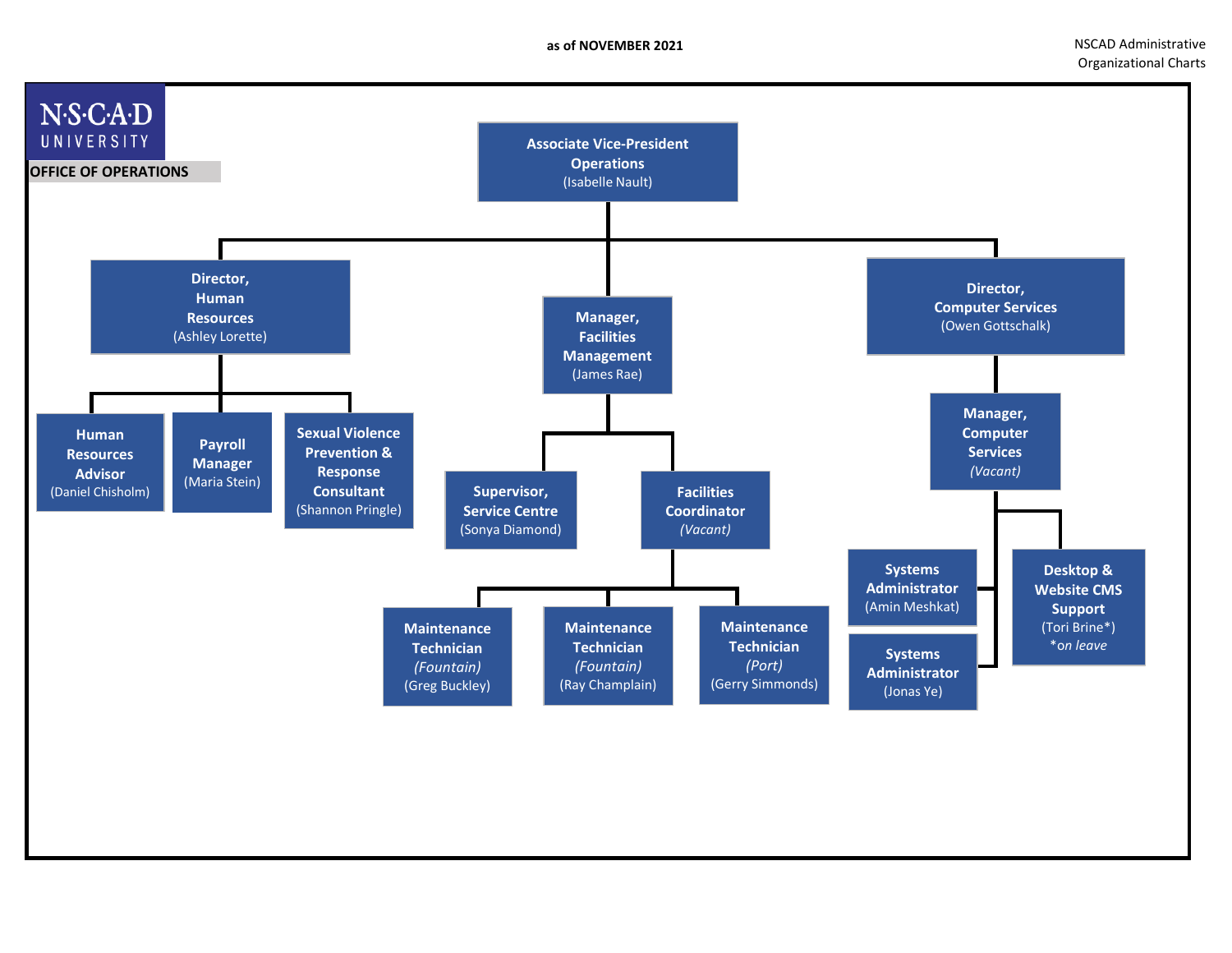## N.S.C.A.D UNIVERSITY

#### **FACULTY**

### **Division of Art History & Contemporary Culture Division of Craft Division of Design**

**Karin Cope** *Associate Professor*

| Marylin McKay    | Chair & Professor           | <b>Rory MacDonald</b> | Chair & Associate Professor, Ceramics          | Glen Hougan            | Acting Chair & Associate Professor |
|------------------|-----------------------------|-----------------------|------------------------------------------------|------------------------|------------------------------------|
| April Mandrona   | <b>Assistant Professor</b>  | Elena Brebenel        | <b>Assistant Professor, Textiles</b>           | Aoife MacNamara        | Professor                          |
| Carla Taunton    | Chair & Associate Professor | <b>Gary Markle</b>    | Associate Professor, Fashion                   | Christopher Kaltenbach | Associate Professor                |
| Charmaine Nelson | <b>CRC</b> Tier 1           | <b>Greg Sims</b>      | Assistant Professor, Jewellery & Metalsmithing | Marlene Ivey           | Associate Professor                |
| Darrell Varga    | Associate Professor         | Jennifer Green        | <b>Assistant Professor, Textiles</b>           | May Chung              | Associate Professor                |
| Jayne Wark       | Professor                   | Kye-Yeon Son          | Professor, Jewellery & Metalsmithing           | Michael LeBlanc        | Associate Professor                |
| Julie Hollenbach | Assistant Professor         |                       |                                                | Rudi Meyer             | Associate Professor                |

| Mathew Reichertz | Chair & Associate Professor, Painting | Sarah Maloney                    | Chair               | <b>Adrian Fish</b> | Chair & Associate Professor |
|------------------|---------------------------------------|----------------------------------|---------------------|--------------------|-----------------------------|
| Alex Livingston  | Professor, Painting                   | Craig Leonard                    | Associate Professor | David Clark        | Professor, Expanded Media   |
| David B. Smith   | Professor, Sculpture                  | <b>Marylin McKay</b>             | Professor           | Leah Dector        | CRC Tier 2                  |
| Erica Mendritzki | Assistant Professor, Painting         | Rebecca Hannon                   | Associate Professor | <b>Sam Fisher</b>  | Associate Professor, Film   |
| Ericka Walker    | Associate Professor, Printmaking      |                                  |                     | Soloman Nagler     | Associate Professor, Film   |
| Kim Morgan       | Professor, Sculpture                  |                                  |                     |                    |                             |
| Mark Bovey       | Associate Professor, Printmaking      | $C_{\text{max}}$ duata Disaatasa |                     |                    |                             |

### **Graduate Directors**

**April Mandrona** *Assistant Professor, Director MAED*

**Karin Cope** *Associate Professor, Director MFA* **Rudi Meyer** *Associate Professor, Director MDES*

### **Division of Fine Arts Foundation Studies Division of Media Arts**

| Adrian Fish        | Chair & Associate Pr |
|--------------------|----------------------|
| <b>David Clark</b> | Professor, Expandea  |
| eah Dector.        | <b>CRC</b> Tier 2    |
| Sam Fisher         | Associate Professor, |
| Soloman Nagler     | Associate Professor, |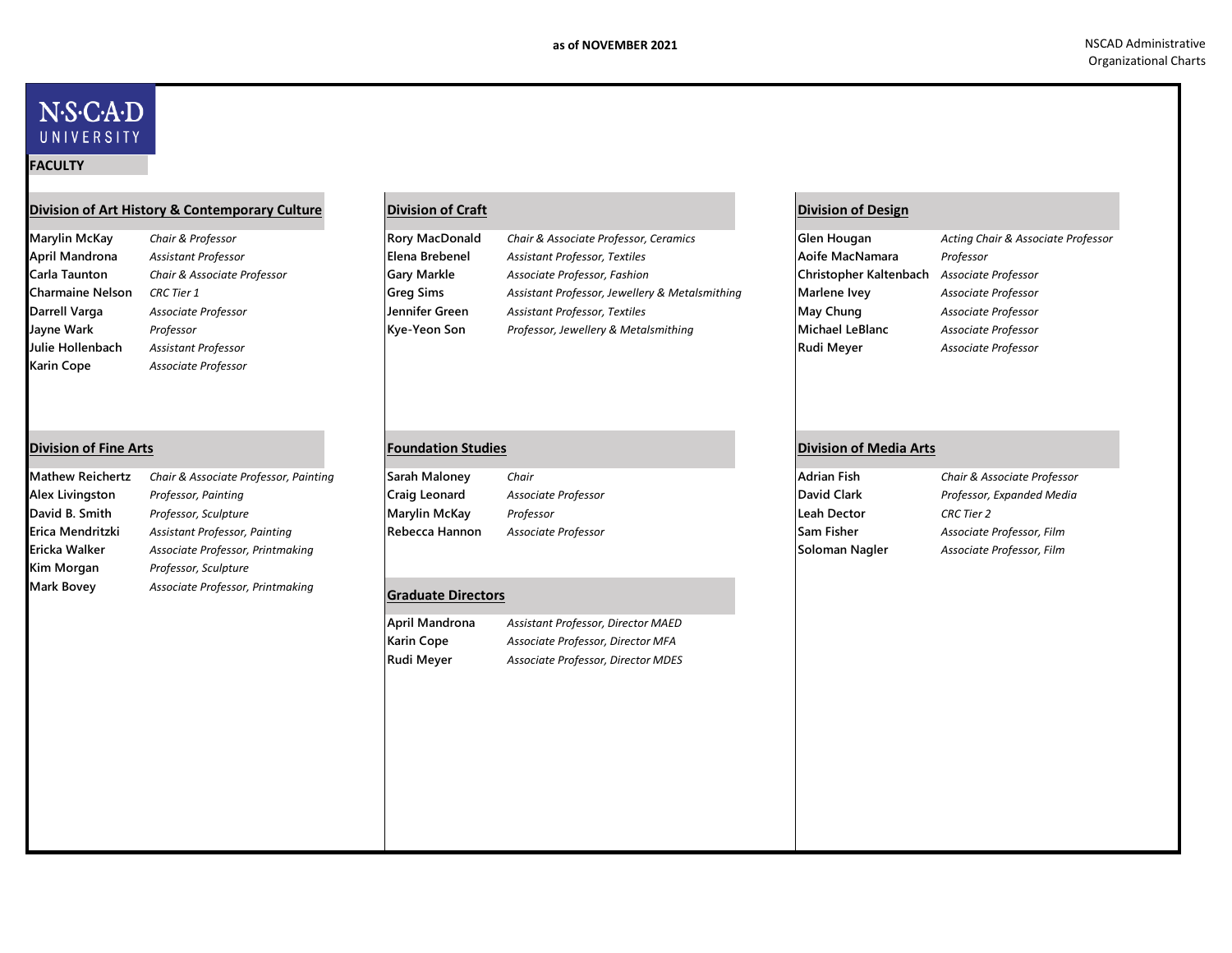# N.S.C.A.D UNIVERSITY

### **TECHNICIANS**

**Studio Technicians Shop Technicians** 

**Carley Mullally Alex Chisholm**

*Painting Technician Graphic Technician,*

**Takashi Hilferink** *Library Technician - Cataloguer Painting & Drawing Technician - Temp* **Nathan Ryan**

### **Maintenance Technicians**

**Ray Champlain** *Fountain*

**Anke Fox John Kennedy Karen Cormier**

**Emma Piirtoniemi Mark Whidden Renia Stappas**

**Berkeley Brown Fwad Hoho Will Robinson** *Jewellery & Metalsmithing Technician Digital & General Fabrication Technician Multimedia Technician (Academy)*

#### *Fashion Technician - Temp Photo Technician (Fountain)* **Detta Morrison-Phillips Library Technicians**

**Jill Graham** *Interlibrary Loans / Serials Technician* **Stephen Brookbank**

**Janice Fralic-Brown Jeremy Vaughan** *Supervisor, Library Circulations* **Jeff Wry**

**Learning Commons Technicians George Cho Donnie Thompson Monika Kulesza Annik Gaudet** *Ceramics Technician Metalshop Technician Multimedia Technician (Fountain) Multimedia Technician (Fountain)*

*Textiles Technician Sculpture Technician Multimedia Support Technician - Temp*

*Jewellery Technician Woodshop Technician Multimedia Technician (Port)*

*Printmaking Technician Photo Technician (Fountain)*

**Sadie Richards** *Print & Visual Communication Services*

*Film Technician*

**Gerry Simmonds** *Port* **Donnie Thompson Fwad Hoho**

**Greg Buckley** *Fountain Metalshop Technician Digital & General Fabrication Technician*